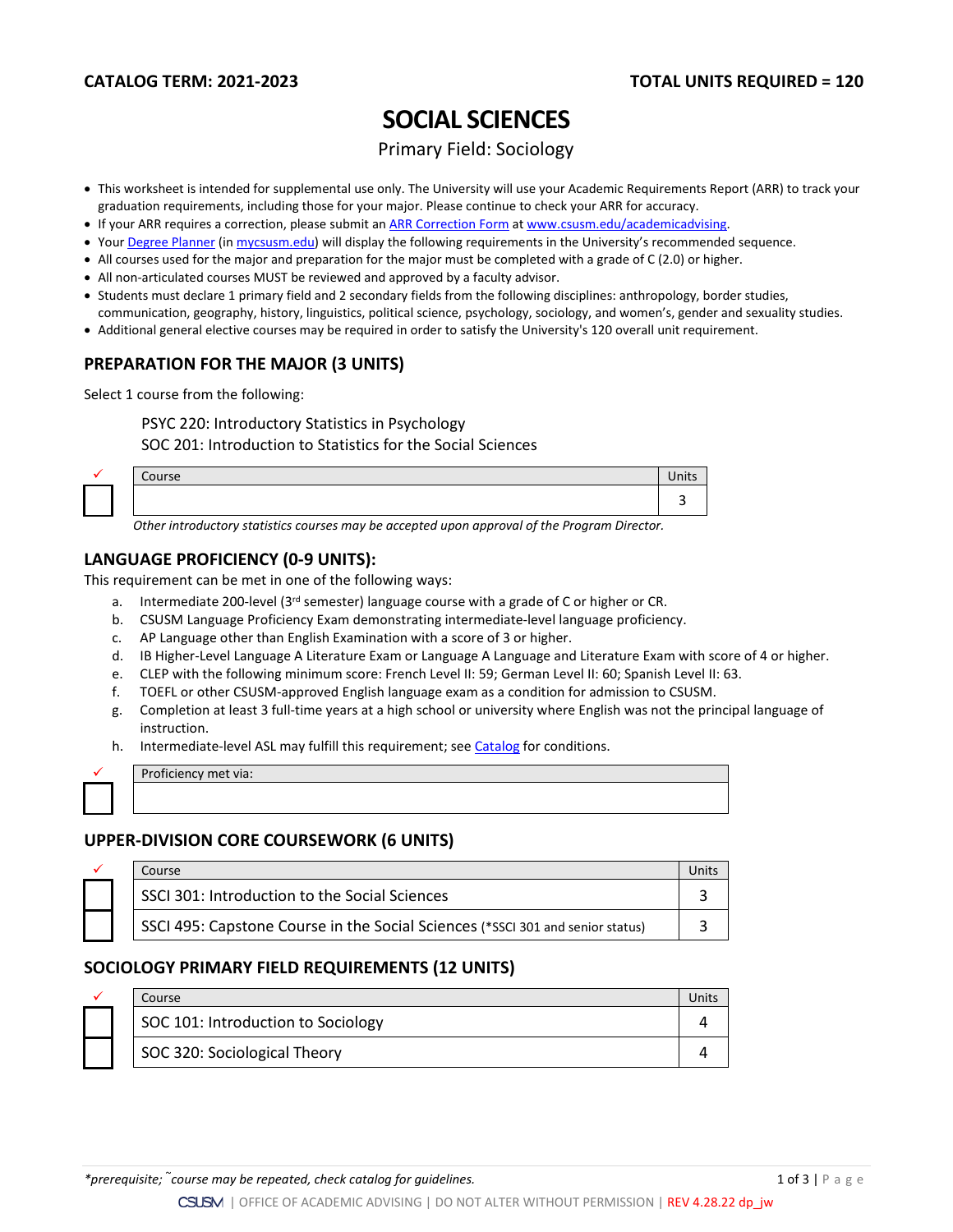## **SOCIAL SCIENCES**

Primary Field: Sociology

Select 1 course from the following:

SOC 360: Quantitative Methods (\*SOC 201) SOC 361: Qualitative Methods

|  | <br>35 |  |
|--|--------|--|
|  |        |  |

## **SOCIOLOGY PRIMARY FIELD ELECTIVES (10 UNITS)**

#### **American Society and Institutions**

Select 1 course from the following:

| SOC 303 (3 units) | SOC 317 (3 units) | SOC 413 (4 units) | SOC 419 (4 units)              | SOC $487^\circ$ (2-4 units) |
|-------------------|-------------------|-------------------|--------------------------------|-----------------------------|
| SOC 308 (4 units) | SOC 321 (4 units) | SOC 415 (4 units) | SOC 429 (4 units)              | SOC $488^\circ$ (2-4 units) |
| SOC 314 (4 units) | SOC 324 (4 units) | SOC 416 (4 units) | SOC 485 <sup>"</sup> (4 units) |                             |
| SOC 316 (4 units) | SOC 331 (4 units) | SOC 417 (4 units) | SOC 486 (2-4 units)            |                             |
|                   |                   |                   |                                |                             |

|  | -<br>$\cdots$<br>. | ш |
|--|--------------------|---|
|  |                    |   |

## **Social Justice and Community Life**

Select 1 course from the following:

| <b>SOC 307 (3 units)</b> | <b>SOC 315 (4 units)</b> | <b>SOC 353 (4 units)</b> | <b>SOC 437 (4 units)</b> | SOC 463* (2 units)   |
|--------------------------|--------------------------|--------------------------|--------------------------|----------------------|
| SOC 309 (3 units)        | <b>SOC 322 (4 units)</b> | SOC 403 (3 units)        | SOC 439 (4 units)        | $SOC 465*$ (2 units) |
| <b>SOC 311 (4 units)</b> | <b>SOC 323 (3 units)</b> | SOC 406 (4 units)        | SOC 445 (4 units)        | SOC $467*$ (3 units) |
| <b>SOC 313 (4 units)</b> | SOC 339 (4 units)        | SOC 424 (3 units)        | SOC 448 (2 units)        | SOC 489 (2-4 units)  |

| 711500<br>11 SC | צווור |
|-----------------|-------|
|                 |       |

#### **Additional Sociology Electives**

Select additional unused courses from lists A and B above. Sociology Primary Field Electives must total a minimum of 10 units.

|  | Course            | Units |
|--|-------------------|-------|
|  |                   |       |
|  |                   |       |
|  |                   |       |
|  |                   |       |
|  |                   |       |
|  |                   |       |
|  | 10 units minimum: |       |

### **BREADTH REQUIREMENT (3 UNITS)**

Select an upper-division Social Science (DD designated) course outside of the major and in a discipline other than Social Sciences (SSCI).

|  | Course |  |
|--|--------|--|
|  |        |  |